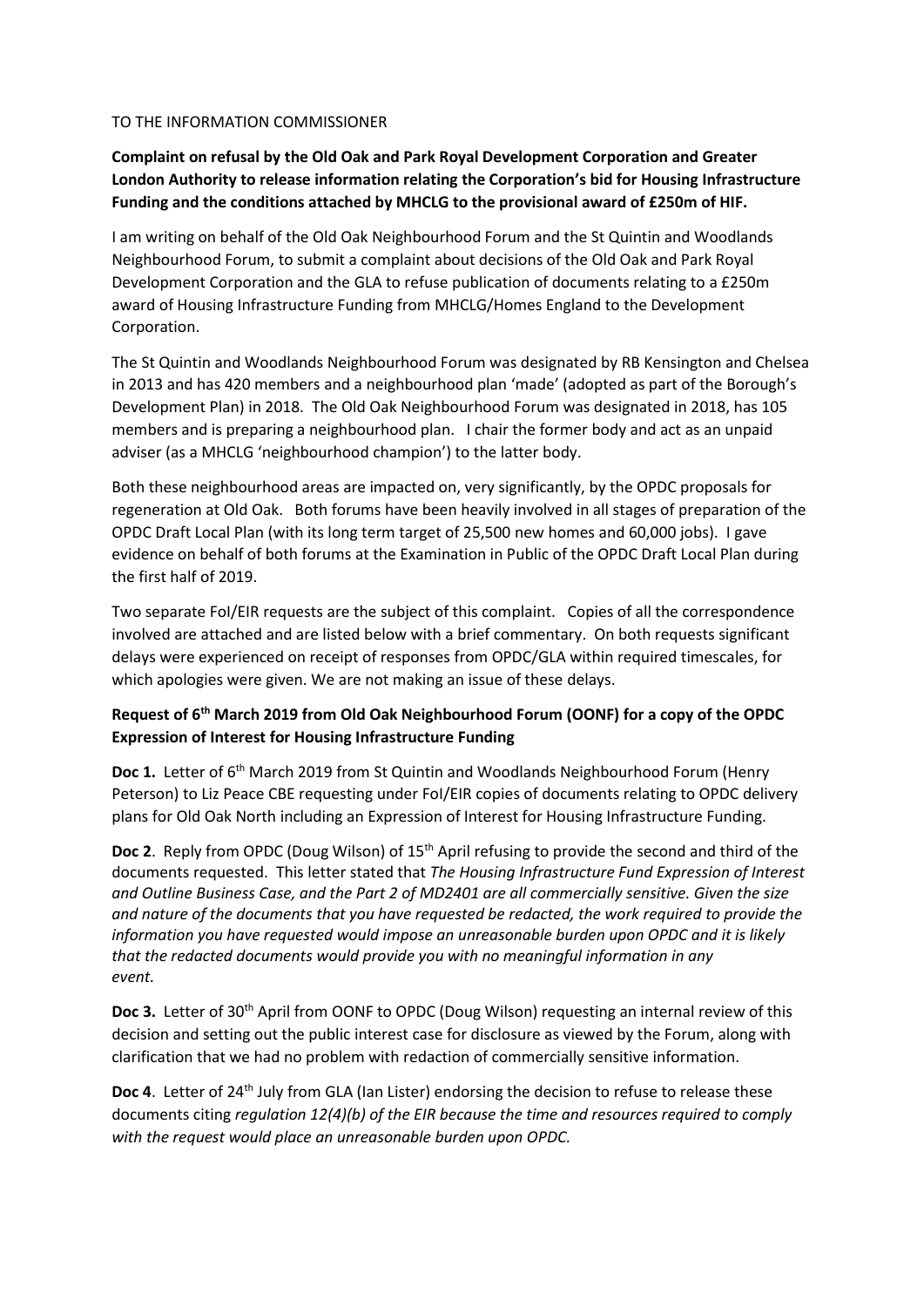**Doc 5.** Letter of 30<sup>th</sup> July 2019 from OONF (Henry Peterson) to GLA (Ian Lister) questioning the use of this ground for refusal and clarifying that the Forum did not need to see the 70 supporting documents to the OPDC Expression of Interest for HIF funding, merely a copy of the proforma application form as submitted to MHCLG/Homes England with any redactions required to protect commercial sensitivity.

**Doc 6.** Letter of 18<sup>th</sup> September from OONF (Henry Peterson) to GLA (Ian Lister) pointing out that no response had been received to HP's 30<sup>th</sup> July letter and that the public interest case for disclosure had become stronger following discussions at the Examination of the OPDC Draft Local Plan.

Doc 7. Letter of 3<sup>rd</sup> October from GLA (Ian Lister) to Henry Peterson saying in relation to the refusal to disclose the HIF Expression of Interest *As we explained previously, this is principally due to the amount of time it would take to review and redact the requested information and the distraction of resources that this would involve for OPDC staff.*

### **Request of St Quintin and Woodlands Neighbourhood Forum of 30th July 2019 for sight of the conditions attached by Government to the provisional award of £250m of HIF funding**

This FoI/EIR request was made using the What do they Know platform. All correspondence can be found at [https://www.whatdotheyknow.com/request/information\\_on\\_housing\\_infrastru#incoming-](https://www.whatdotheyknow.com/request/information_on_housing_infrastru#incoming-1477965)[1477965.](https://www.whatdotheyknow.com/request/information_on_housing_infrastru#incoming-1477965) This includes emails from acknowledging requests and chasing responses. All substantive correspondence is listed below.

Doc 8. Letter of 30<sup>th</sup> July 2019 from StQW Forum (Henry Peterson) to OPDC requesting copies of

*1. Documents (letters, emails) from MHCLG and/or Homes England setting out the conditions under which the Corporation's bid for £250m of Housing Infrastructure Funds was approved by Government in March 2019.* 

*2. Any written advice (letter, email) from Government departments or agencies advising or directing that the content of the OPDC 'expression of interest' in Housing Infrastructure Funding should not be made available to the public.*

**Doc 9.** Response letter from OPDC of 4th October 2019 stating that *OPDC continue to maintain its decision not to release information directly related to the HIF conditions under regulation 12(4)(b) of the Environmental Information Regulations on grounds that the request is considered to be manifestly unreasonable*.

**Doc 10.** Request of 4<sup>th</sup> October from StQW (Henry Peterson) requesting an internal review of this decision

**Doc 11.** Reminder from StQW (HP) of 29<sup>th</sup> November to OPDC that no response had been received to the request for an internal review.

**Doc 12.** Response letter from OPDC of 29<sup>th</sup> November following internal review stating that *For the reasons that have (been) explained in the correspondence with you on your earlier requests, a considerable amount of work would be required to identify, isolate, extract, collate and review the information you are requesting. And again, there are limited resources available within the authority with the necessary knowledge to conduct this work to identify and consider the specific information you are requesting. So, in this regard, I am satisfied nothing has changed since your initial request.*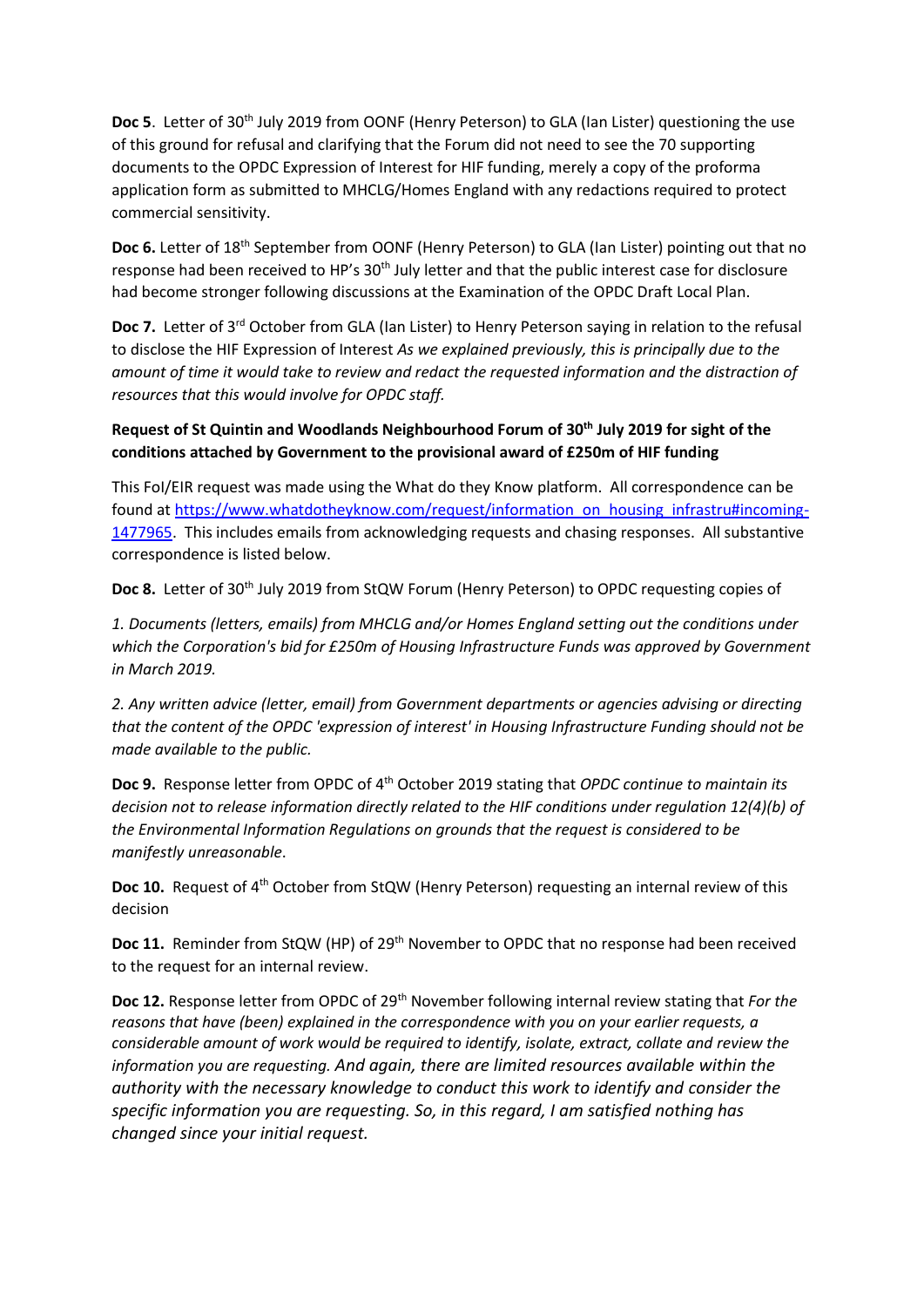# **Our questioning of the grounds for refusal of these requests**

The correspondence listed above and attached sets out the OPDC grounds for refusal of these FoI/EIR requests. 'Commercial sensitivity' is referred to in the initial OPDC response, but the ground subsequently relied on in the decision letters on internal reviews is that the requests are 'manifestly unreasonable' under regulation 12(4)(b) of the Environmental Information Regulations.

Both the StQW Neighbourhood Forum and the Old Oak Neighbourhood Forum cannot see how refusal on this ground can be sustained. We have read the ICO note on 'manifestly unreasonable requests' and cannot see that the grounds of 'vexatious' requests or of 'diversion of resources' apply in this case.

As clarified in the correspondence and the requests for internal reviews, only two documents are being sought and earlier requests for other material have been dropped. These two documents are:

- The original Expression of Interest proforma application for Housing Infrastructure Funding as submitted by OPDC/GLA to the Ministry of Housing and Local Government in September 2018 (with no supplementary documents and redacted as necessary in terms of commercially sensitive information)
- The conditions imposed by Government at the time of the provisional award of the £250m of funding provisionally awarded in March 2019. We assume that these conditions were set out by MHCLG in a letter or email to GLA/OPDC at the time of the decision to award the funds.

Both these documents form part of a bidding exercise for funds between London's regional authority and Central Government. They involve an allocation of substantial public funds between central and regional government, on a conditional basis. It is very hard to see why information relating to this funding decision should be kept secret from the public?

In terms of the time and effort required from OPDC to assemble, review and make any necessary redactions to these documents, the scale of the task would seem to be modest. By the standards of London planning authorities, the OPDC is considered to be well resourced with staff.

### **Public interest case for disclosure**

There have been no published reports to the OPDC Board since March 2019 which explain how this £250m of public funding is to be applied by OPDC. It became clear at the Examination in Public of the OPDC Local Plan (and particularly at the session conducted by Planning Inspector Paul Clark on July  $18<sup>th</sup>$ ) that OPDC aim to apply these funds to infrastructure works at Old Oak North and to pursuing its plans for 'Phase 1A' of delivery of new housing at 'Old Oak North' including potential compulsory purchase of land owned by Cargiant Ltd.

In answers to questions given by OPDC Chair Liz Peace CBE and David Lunts (Interim CEO) to the London Assembly Budget and Performance Committee on June  $11<sup>th</sup>$  and at a Plenary session of the Assembly on July 4<sup>th</sup> that the GLA will be required to underwrite the £250m of HIF funding, should the conditions imposed by Government fail to be met. GLA transcripts of both session are attached.

Assembly Members at both these sessions asked questions about the content of the HIF bid and the conditions attached by Central Government to a provisional grant award of £250m. The funding award had been announced by OPDC in March 2019 with no mention of conditions being attached.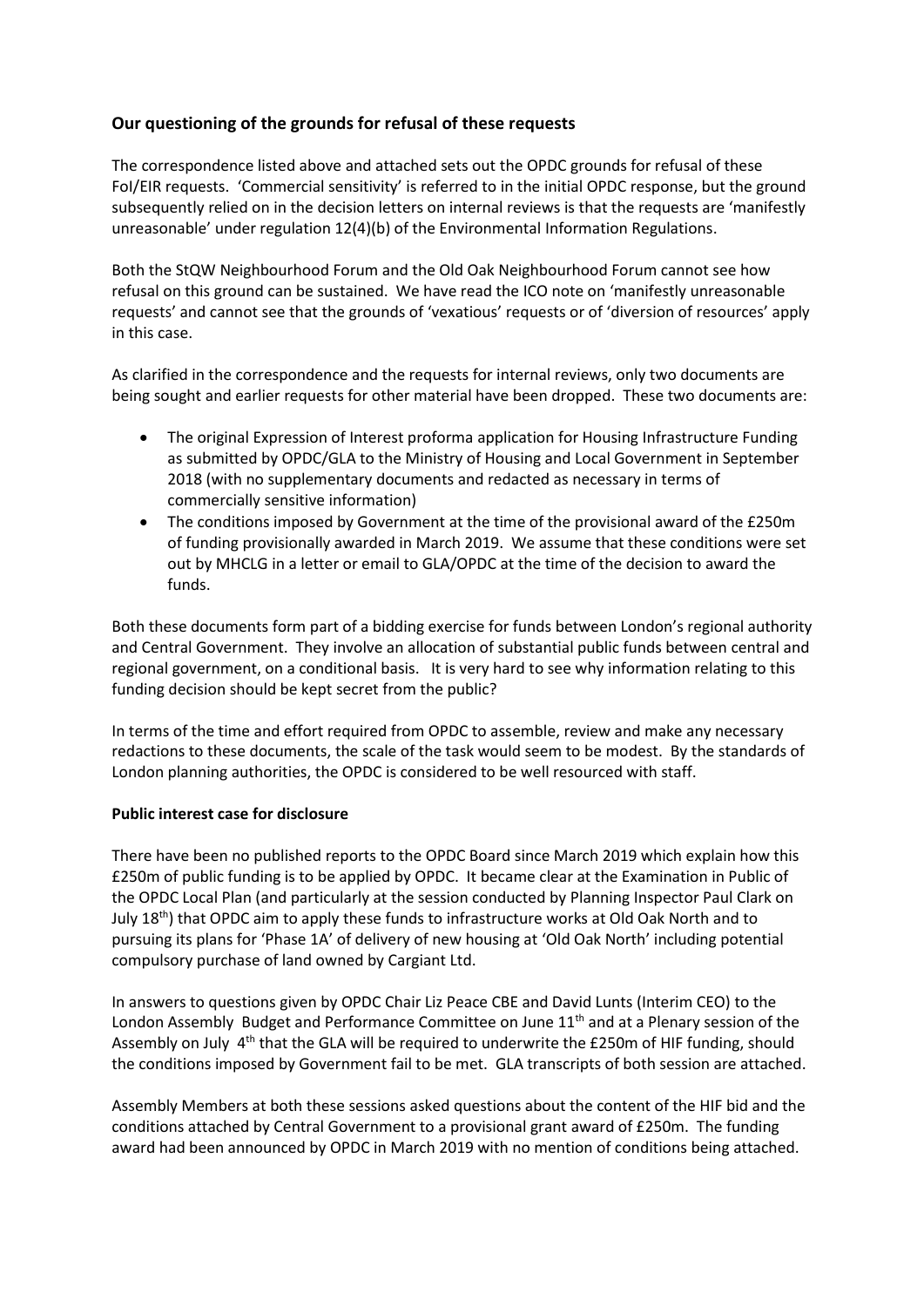Members of the Assembly's Budget and Performance Committee subsequently became sufficiently concerned as to the financial risks to which the GLA was being exposed in underwriting this funding that the Committee at its meeting on 26<sup>th</sup> September 2019 issued a formal summons on Liz Peace and David Lunts.

This required OPDC under sections 61(2)(a) and 61(2)(b) of the Greater London Authority Act 1999 (as amended) to provide the Assembly with the following documents in their possession and/or control relating to the Old Oak and Park Royal Development Corporation's (OPDC) Housing Infrastructure Fund (HIF) bid:

- The full OPDC HIF bid, including the '5 case' Business Case;
- The conditions attached to receipt of the £250 million HIF funding;
- The Old Oak North Business Plan; and
- The OPDC's assessment of the Car Giant/Arup alternative road alignment for Union Way

The relevant GLA committee report 8a on the agenda foe this meeting can be found at <https://www.london.gov.uk/moderngov/ieListDocuments.aspx?CId=129&MID=6699#AI30236> The first two of this set of documents include (and go beyond) the subject of the FoI/EIR requests submitted in March and July 2019 by the StQW and Old Oak Neighbourhood Forums.

It is understood that this material was provided by OPDC to the Budget and Performance Committee within the two week deadline set. It is therefore very hard to understand why the task of assembling and reviewing /redacting only a small part of the same material can be described as a '*manifestly unreasonable'* burden on OPDC staff time, and can remain a justifiable ground for refusal of the two FoI/EIR requests which are the subject of this complaint?

It is not yet known whether the Assembly's Budget and Performance Committee will see fit to publish, in whole or in part, the documentation now in its possession as a result of its summons on the OPDC. Meetings of this committee have been cancelled until after the General Election and we are told that the committee members have been advised that the documents should remain confidential in the meantime.

### **Commercial sensitivity**

In relation to 'commercial sensitivity' of this HIF documentation Liz Peace stated at the Budget and Performance Committee on June 10<sup>th</sup> that *The HIF bid, the way we have positioned it -- I think we are allowed to talk* about this. *By the way, any coyness on revealing details of the HIF bid is very much because we have to take our lead from MHCLG, who have been quite clear that this is a commercially sensitive document and are very concerned that we hold that close, otherwise it puts them in a very difficult position (see GLA transcript at* 

*[https://www.london.gov.uk/moderngov/documents/s77759/Minutes%20-%20Appendix%201%20-](https://www.london.gov.uk/moderngov/documents/s77759/Minutes%20-%20Appendix%201%20-%20OPDC%20Risks.pdf) [%20OPDC%20Risks.pdf](https://www.london.gov.uk/moderngov/documents/s77759/Minutes%20-%20Appendix%201%20-%20OPDC%20Risks.pdf)*

In its response to the FoI/EIR request from the Old Oak Neighbourhood Forum, OPDC has since stated in its letter of 4th October 2019 (Doc 9) that *In response to part 2 of this, OPDC can confirm that it does not hold any written advice from Government departments or agencies advising or directing that the content of the OPDC 'expression of interest' in Housing Infrastructure Funding should not be made available to the public.*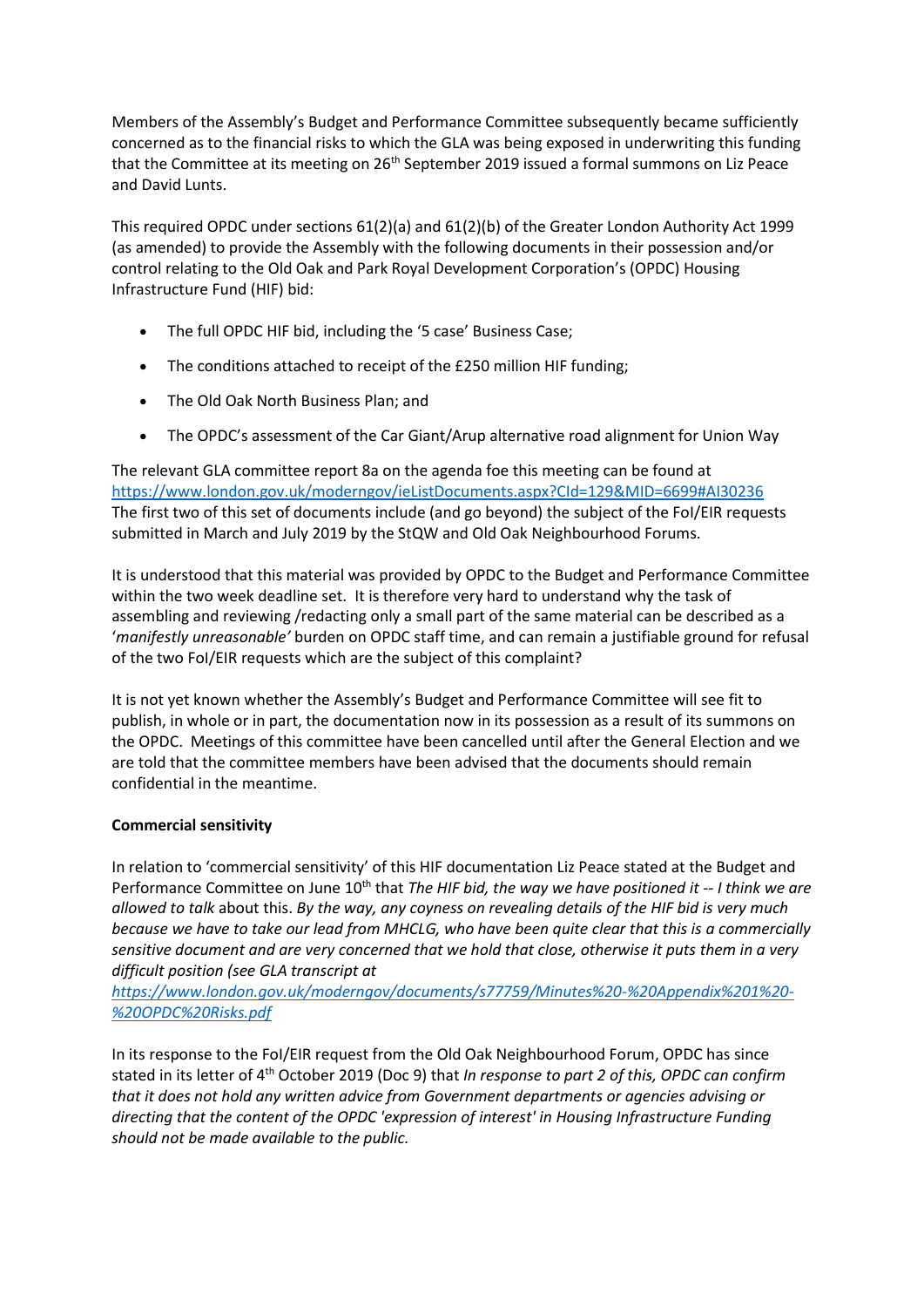It remains unclear whether MHCLG or OPDC has decided that both the HIF Expression of Interest and the conditions attached are commercially sensitive, and for what reasons? If this is a MHCLG view, as stated by Liz Peace, it seems that this requirement for confidentiality has been conveyed to OPDC in some non-documented way. We do not understand the '*difficult position'* that MHCLG might be placed in by releasing a copy of a funding application from a public body for the use of Housing Infrastructure Funding?

It is widely known as a result of discussion at the EIP hearing in July 2019, on the OPDC Draft Local Plan, that OPDC and Cargiant Ltd have held different views on land values at Old Oak North and take a different view on the prospects of compulsory purchase by OPDC of land owned by Cargiant. Detailed analyses and viability assessments were provided at that time to Planning Inspector Paul Clark.

In a set of 'interim findings' published in September 2019, the Planning Inspector sided largely with the analysis provided by Cargiant. As result he directed that the major part of the Cargiant land be removed from the current draft OPDC Local Plan, with housing and employment targets adjusted downwards accordingly. Major modifications to the Draft Local Plan are now being prepared by by OPDC and are due to be published for a further round of public consultation in early 2020.

Debate between Cargiant and OPDC was held in public at the EIP hearing, and the viability material provided by both bodies to the Inspector was published in the Examination Library on the OPDC website some months ago. This makes it hard to see how financial information included in the HIF Expression of Interest, and especially in the Conditions applied to the funding award, can be so extensive and of such commercial sensitivity to justify non-disclosure of the two specific documents which are the subject of this FoI/EIR complaint (with any redaction justifiable).

### **Public interest case for disclosure**

Reasons why there is a strong public interest on the disclosure of these two documents are set out in the correspondence leading up to this complaint. They are summarised below:

a) as local residents, the members of both neighbourhood forums have followed closely the plans of the OPDC. For those most affected by these highly ambitious regeneration proposals, major parts of their lives are on hold as a result of uncertainties as to their future housing prospects, their property values, the physical impact of HS2 construction works and housing developments already underway, and their future public transport options.

b) the OPDC's consultation processes for preparing its Draft Local Plan are generally not well regarded by the two neighbourhood forums. Three rounds of public consultation at Regulation 18, 19.1 and 19.2 stage have already been required. A fourth is now due in early 2020, after substantial changes to the Draft have been ordered by the Planning Inspector. The timetable for adoption is running three years late from that envisaged in 2015 when the OPDC took over planning responsibilities from the Boroughs.

c) it is accepted that the OPDC has had a challenging task in planning within a climate of uncertainty (with delays on Crossrail, a review of HS2 as yet unresolved, and a shifting London market for residential and industrial land). But local people see the Corporation as having been over ambitious and unrealistic on a number of its aspirations. Two new Overground stations have been promised as public transport enhancements, but one is now 'off the table' and the second very uncertain, through lack of TfL funding.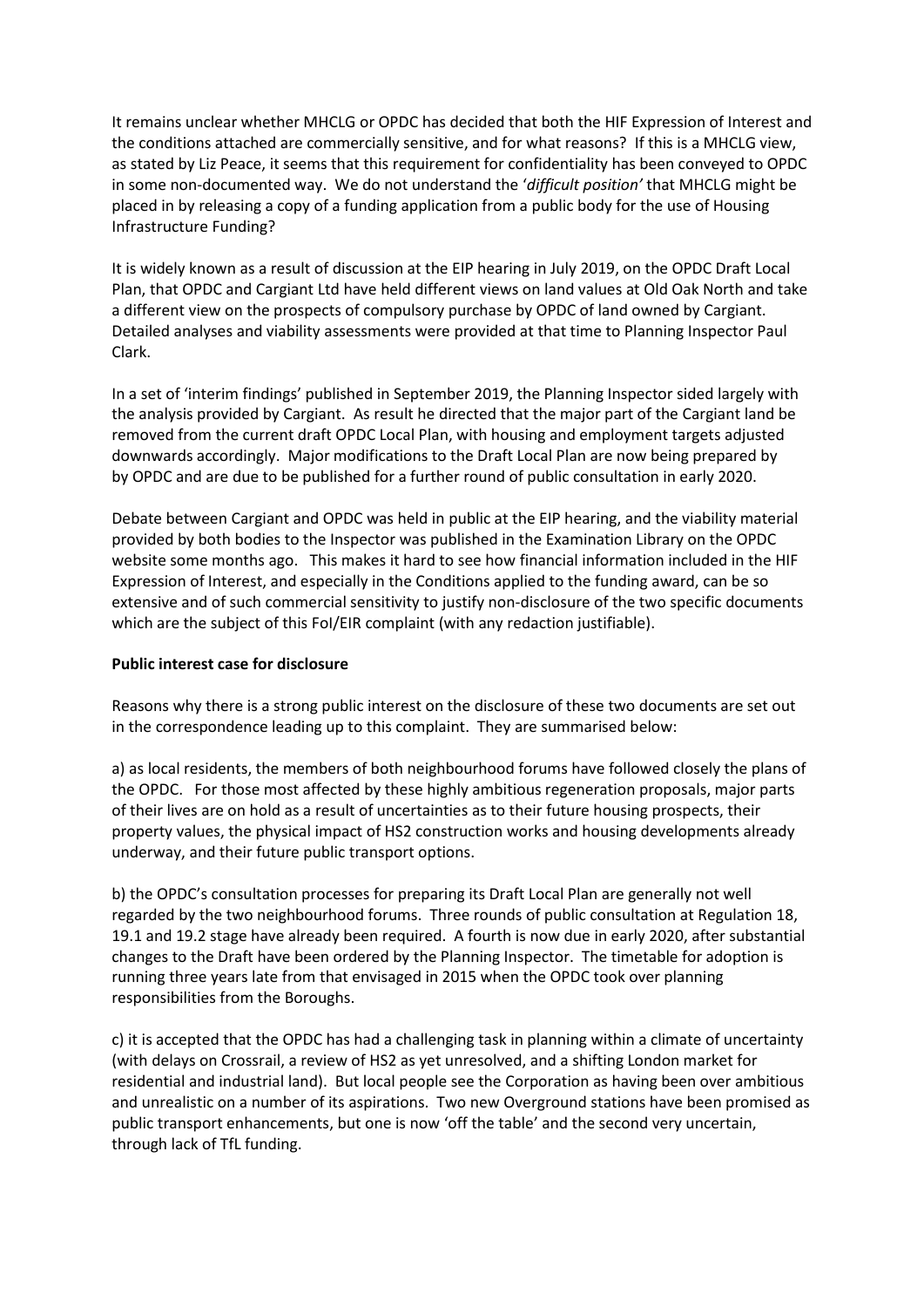d) the two neighbourhood forums, and another long established network of local community organisations (the Grand Union Alliance) have worked hard to discover all that we can about OPDC 'delivery' proposals at Old Oak (where almost all the 25,500 new homes are due to be built, over several decades). As a Mayoral Development Corporation, the OPDC has a substantive 'delivery arm' as well as a sizable part of the organisation that acts as a planning authority.

e) the inherent tensions of a delivery body charged by the Mayor of London with very high housing targets, and a planning authority expected to prepare a Local Plan that meets NPPF requirements in an objective and well evidenced fashion, have become increasingly apparent since 2015. The activities and proposals of the OPDC 'delivery arm' have become increasingly non-transparent in the last 18 months and are seen as dictating Local Plan policies and site allocations. Previous commitments to 'engagement' and public consultation on the OPDC 'masterplan' for Old Oak North have not been fulfilled and are now very much up in the air as a result of the Inspector's interim findings.

f) Overall, the OPDC is seen as having become increasingly reluctant to be open and transparent about the challenges that it faces. Major issues are not aired or discussed at Board meetings, nor at the OPDC Planning Committee. There is evidence of discussions being held and important decisions being made in informal briefing sessions, away from public scrutiny.

g) we believe that a growing number of London Assembly Members share these concerns, along with reservations that the GLA should enter into commitments on the use of £250m of Housing Infrastructure Funding when there is little information available on the outcomes to which this funding will be applied, and on the risks of Government conditions not being met.

h) As a result of the September 2019 'summons' on the OPDC, Assembly Members may now have access to more information on the HIF bid and these funding conditions. We believe that London's public has a right to this information also. We believe that OPDC and GLA officers (and possibly the OPDC Chair and Mayor's Office) have been resisting the release of this information mainly because it will prompt questions over whether the Corporation is achieving the outcomes and targets that were promised at the time of its inauguration in 2015.

i) Londoners are entitled to have information on which to base their own assessment on whether the OPDC will have the necessary resources to carry through its plans. The HIF funding (we understand) is time limited. It is known that one of the basic conditions imposed by Government on release of these funds is the adoption of the OPDC Local Plan. From our experience of the EIP hearings we do not see this event as a foregone conclusion or as happening anytime soon.

j) In correspondence with the OPDC over the past 18 months we have flagged up what we see as perceived governance weaknesses in the way that the Corporation operates. Much of this correspondence is available in 2019 posts on the OONF website at <http://oldoakneighbourhoodforum.org/>

k) Cargiant Ltd asked many months ago for a public inquiry into the activities and expenditure of the OPDC. We share their view that significantly greater transparency is needed over the realism and viability of OPDC 'delivery' plans. We wish to see the two documents which are the subject of these FoI/ER requests because we have lost confidence that the Corporation is currently spending public money wisely. Oversight of its activities seems limited (with only one Board meeting taking place between 26<sup>th</sup> September 2019 and 30<sup>th</sup> January 2020).